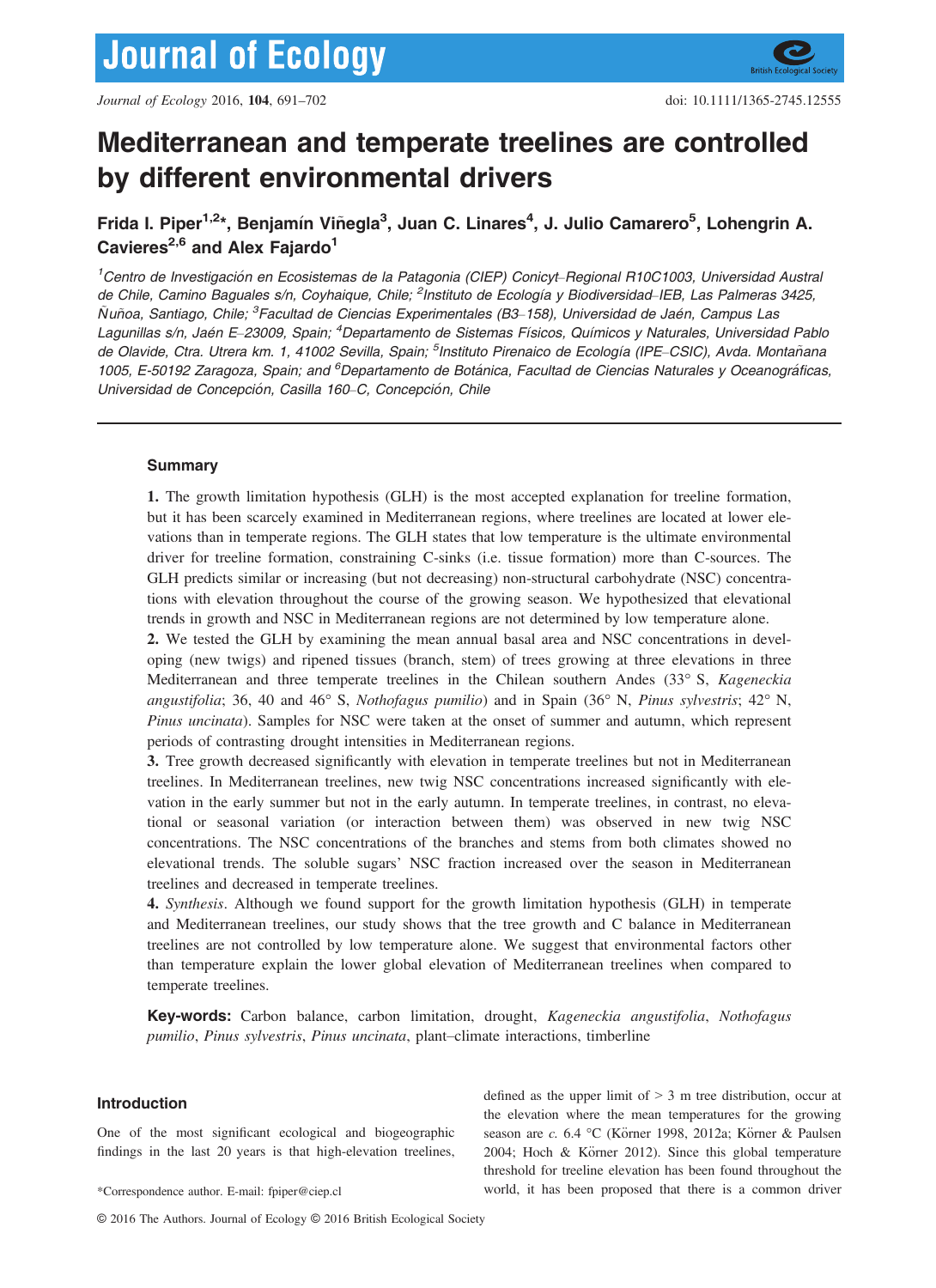behind treeline formation (Körner 1998). Considering that adult trees, as opposed to shrubby and alpine vegetation, are not able to decouple their aerial meristems from colder air temperatures and they self-shade their roots, Körner (1998) hypothesized that treeline formation occurs due to the limitations that low temperatures exert on meristematic activity (i.e. carbon sink activity). This hypothesis, known as the growth limitation hypothesis (GLH), establishes that colder temperatures at higher elevations limit carbon (C) sink activity (i.e. C investment in growth) more than C gain (i.e. photosynthesis), leading to maintained or increased levels of C storage (e.g. non-structural carbohydrates, NSC) with elevation. This is contrary to the carbon limitation hypothesis (CLH) which states that reduced C gain with elevation (i.e. temperature) causes treeline formation at the elevation where C gain is insufficient to compensate for respiratory losses, thus predicting decreasing NSC levels with elevation (Stevens & Fox 1991). Evidence thus far appears more supportive of the GLH than the CLH, as most tree species show no growth but still present 50% of their maximum photosynthetic capacity at treeline temperatures (Alvarez-Uria & Körner 2007; Rossi et al. 2007; Körner 2012b; Schenker et al. 2014). In addition, NSC concentrations have rarely been found to decrease with elevation and more often found to increase (Hoch, Popp & Körner 2002; Hoch & Körner 2003, 2012; Piper et al. 2006; Shi, Körner & Hoch 2008; Fajardo et al. 2012).

Alpine treelines located in the Mediterranean-type climate regions (hereafter referred to as Mediterranean treelines) are a remarkable exception to the global treeline temperature pattern. In all the cases for which temperature records are available, they indicate higher temperatures (i.e. lower elevations) than the global mean (Körner & Paulsen 2004; Hoch & Körner 2012; Körner 2012a). For example, mean temperature for the growing season at treeline elevation is 8.7 °C for Nothofagus pumilio in central Chile and 9.4 °C for Pinus albicaulis in California (Körner & Paulsen 2004); 8.0 °C for Pinus heldreichii in Greece, and 8.2 °C for Fagus moesiaca in Macedonia (Körner 2012a). The apparent depression of Mediterranean treelines has been so far explained case by case, indicating for example a lack of a sufficiently hardy taxon (e.g. a missing taxon) for the Nothofagus treeline, the exceptionally short and warm growing seasons for P. albicaulis, and anthropic disturbances combined with a lack of true soil for some European treelines (Körner & Paulsen 2004; Körner 2012a). Interestingly, P. albicaulis and N. pumilio treelines are depressed in Mediterranean regions, but not in temperate regions where they closely match the global temperature for treeline elevation (7.1 °C in Montana and 6.8 ℃ in Patagonia, respectively; Hoch & Körner 2012; Fajardo & Piper 2014). Whereas the prevailing explanations for treeline formation (e.g. the GLH and the CLH) are exclusively based on the effect of low temperatures on C balance, the previous examples could be reflecting the presence of an additional driver modulating treeline elevations at Mediterranean regions. The presence of such a driver was suggested by Fajardo, Piper & Cavieres (2011), who found a significant increase in root NSC concentrations of N. pumilio at a

temperate treeline, but not at a Mediterranean location. Differences in elevational trends of NSC concentrations and growth between Mediterranean and temperate treelines argue against low temperature as the only climatic driver of treeline formation. However, such a comparison has been little investigated (Fajardo, Piper & Cavieres 2011).

The physiology of trees at Mediterranean treeline ecotones, and perhaps the treeline elevation, could be affected by Mediterranean climatic peculiarities. Among these peculiarities, summer drought is the most prominent (Schultz 1995). In the short term, or under low intensity, drought promotes increases in C storage because C sink activity is more sensitive to drought than photosynthesis (Muller et al. 2011). In the long term, drought causes reductions in NSC concentrations because respiration continues (Sala, Piper & Hoch 2010; McDowell 2011; McDowell et al. 2011). Therefore, Mediterranean treelines, during or after the summer drought, will unlikely exhibit NSC elevational patterns reflecting only temperature effects. How such pattern could change due to drought is difficult to predict because precipitation does not follow a universal trend with elevation, as temperature does (Körner 2007). However, precipitation appears to increase with elevation in most Mediterranean mountains (Table 1). This could result, for instance, in reduced growth in the lowest elevations along with NSC accumulation when drought is still mild. Regardless of how drought could alter the C balance along elevational gradients at Mediterranean treelines, it is first important to detect whether such change takes place. If treeline formation is driven only by low temperature, elevational patterns in NSC concentrations should remain consistent between early summer and autumn, as it has been found for temperate treelines (Hoch & Körner 2003). However, if treeline formation is affected by drought, elevational patterns in NSC concentrations will likely change during the season. Specifically, they could reflect the effects of only temperature before summer drought, but temperature plus drought effects during, or just after, the period of highest drought intensity (i.e. mid-late summer for most Mediterranean regions). As a result, temperate and Mediterranean regions should exhibit similar elevational NSC concentration patterns in early summer, but different patterns in late summer–early autumn. If drought does affect the tree C balance at Mediterranean treelines, we should also expect an increase in the NSC fraction that corresponds to soluble sugars, given the osmotic role of the main soluble sugars in plants (e.g. sucrose; Chapin, Schulze & Mooney 1990).

A recent debate centres on whether increases in NSC concentrations with elevation and drought could reflect an adaptive prioritization of C allocation to storage, rather than growth limitations (Smith et al. 2003; Wiley & Helliker 2012; Palacio et al. 2014). An adaptive prioritization of C allocation to storage could be advantageous at high elevations or under drought conditions given the critical role of storage for tree survival (Chapin, Schulze & Mooney 1990; Smith et al. 2003; Wiley & Helliker 2012). A potential approach to disentangle mechanisms behind NSC accumulation with respect to elevation is the assessment of NSC concentrations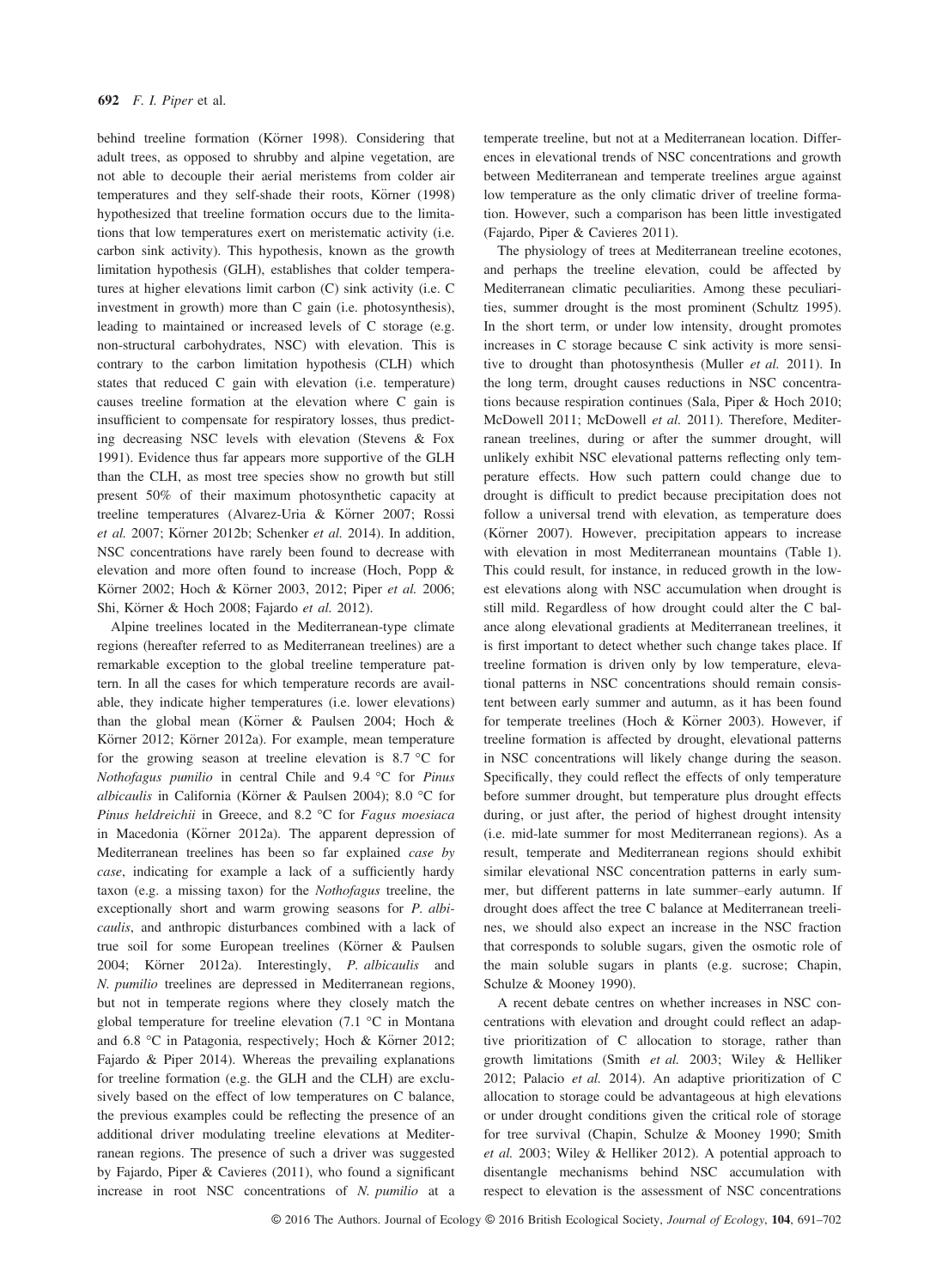| Location (elevational gradient <sup>1</sup> )                                   | Precipitation<br>change <sup>2</sup> | Treeline<br>elevation $3$ | Treeline species <sup>4</sup>                           | References                                                             |
|---------------------------------------------------------------------------------|--------------------------------------|---------------------------|---------------------------------------------------------|------------------------------------------------------------------------|
| 1. Southern Anatolia, Turkey,<br>$37^{\circ}33'$ N $30^{\circ}32'$ E (500-1000) | $+1.00$                              | 1800–2300                 | Cedrus atlantica. Cedrus libani.<br>Juniperus thurifera | Fontaine et al. (2007)                                                 |
| 2. Yosemite NP, California, US.<br>$37^{\circ}53'$ N 119°14' E (1200–2600)      | $+0.21$                              | 3200-3320                 | Pinus albicaulis                                        | Körner $(2012a)$                                                       |
| 3. Sierra Nevada, Spain,<br>37°12′ N 3°15′ W (1000–3478)                        | $+0.48$                              | 2400                      | Pinus sylvestris                                        | Messerli & Winiger (1992) and<br>Körner, Paulsen & Pelaez-Riedl (2003) |
| 4. High Atlas, Morocco,<br>$31^{\circ}03'$ N 7°54' W (1000-4165)                | $+0.17$                              | 2600                      | Cedrus atlantica.<br>Juniperus thurifera                | Messerli & Winiger (1992)                                              |
| 5. Farellones, Chile,<br>33°21′ S 70°19′ W (520–2475)                           | $+0.14^{5}$                          | 2200                      | Kageneckia angustifolia                                 | Piper et al. (2006) and<br>Luebert & Pliscoff $(2006)$                 |
| 6. Termas de Chillán, Chile,<br>$36^{\circ}54'$ S $71^{\circ}24'$ W $(144-710)$ | $+1.9^{6}$                           | 2200                      | Nothofagus pumilio,<br>Nothofagus antarctica            | Luebert & Pliscoff (2006) and<br>Fajardo, Piper & Cavieres (2011)      |

Table 1. Variation in precipitation along elevation, treeline elevation and treeline species in some Mediterranean mountains of the world

<sup>1</sup>In metres above sea level (a.s.l.), it is the elevational difference for which the precipitation change (second column) was estimated.

 $2$ In mm m<sup>-1</sup>, calculated as the mean difference in precipitation between the highest and lowest elevation for which information was available. The positive sign '+' indicates that for all the gradients examined, precipitation increased with elevation. For sites 1 and 2, information was taken from the web (http://www.dmi.gov.tr/fi[les/en-US/climateofturkey.pdf;](http://www.dmi.gov.tr/files/en-US/climateofturkey.pdf) [http://www.nps.gov/archive/yose/nature/wtr\\_climate.html](http://www.nps.gov/archive/yose/nature/wtr_climate.html)).

<sup>3</sup>In m a.s.l., according to information provided in the literature (Reference column) and to personal observations of B. Viñegla for site 3 and of J.J. Camarero for site 4.

4 According to information provided in the literature (Reference column) and to personal observations of J.J. Camarero for sites 1 and 4.

5 Precipitation given for Santiago de Chile and Embalse El Yeso.

<sup>6</sup>Precipitation given for Chillán and Diguillín.

in different plant tissues. Adaptive NSC accumulation should take place in plant tissues typically recognized as major storage sites (e.g. roots, stems, old branches), which are characterized by a physical protection from disturbances (e.g. externally covered by bark), and by enough space for accumulation (i.e. high proportion of sapwood; Chapin, Schulze & Mooney 1990). However, NSC accumulation driven by growth limitation should clearly take place in newly developing tissues (e.g. new twigs and leaves, buds), that is tissues where growth (cell division, elongation and differentiation) is actively occurring. Surprisingly, previous studies examining the GLH have assessed NSC concentrations in major storage tissues (like roots, stems or branches), but not in developing tissues (Hoch, Popp & Körner 2002; Hoch & Körner 2003; Fajardo, Piper & Cavieres 2011; Fajardo et al. 2012). Examining NSC concentrations in major storage tissues to test the GLH can also be problematic because C translocation itself is affected by drought and low temperature (Sevanto et al. 2014; Savage et al. 2015). Thus, elevational increases in the NSC concentration of ripened tissues could be a reflection of translocation impediments to the C-sinks. In contrast, NSC accumulation in or very close to the C-sinks significantly reduces the influence of impeded translocation and hence can better test for growth limitations.

In this study, we investigated whether treeline ecotones in Mediterranean and temperate regions are controlled by similar drivers. We hypothesized that, in contrast to temperate treelines, Mediterranean treelines are not determined only by low temperatures. If so, we first expect to find decreased tree growth along with increasing elevation in temperate treelines but not in Mediterranean treelines, where intense summer drought at low elevations could nullify or reverse the elevational trend in tree growth driven by temperature alone.

© 2016 The Authors. Journal of Ecology © 2016 British Ecological Society, Journal of Ecology, 104, 691–<sup>702</sup>

Secondly, we expect that elevational trends in NSC concentrations and soluble sugar fractions will not change during the growing season in temperate treelines, but they will change in Mediterranean treelines; the elevational trends should then be similar between regions in early summer. This expectation implies that Mediterranean treelines will not exhibit elevational increases in NSC concentration during or after summer drought. We tested our hypothesis by examining the elevational patterns in tree growth rates and NSC concentrations in developing tissues (new twigs), before and after summer drought, in Mediterranean and temperate treelines located in Chile and Spain (Table 1). To further investigate whether elevational variations in NSC concentrations reflect C imbalances or adaptive C allocation responses, we also examined NSC concentrations in formed (i.e. ripened) tissues (stems and branches). We anticipate that NSC accumulation driven by limited growth must take place in tissues under active growth (e.g. developing new twigs), while NSC accumulation driven by prioritized C allocation to storage must occur in major storage sites (e.g. stem, branch sapwood).

#### Materials and methods

#### SPECIES AND RESEARCH SITE DESCRIPTIONS

We selected locations to represent Mediterranean and temperate climatic treelines in Chile and Spain (Table 2). At each location, we identified the area with uppermost forest patches with upright trees > 3 m tall, representing the actual or thermal treeline according to Körner & Paulsen (2004) and selected a treeline gradient for sampling that consisted of three elevational transects from treeline elevation downslope to a mature, tall-stature tree forest. In the Chilean Andes, one Mediterranean treeline site was located in Termas de Chillan,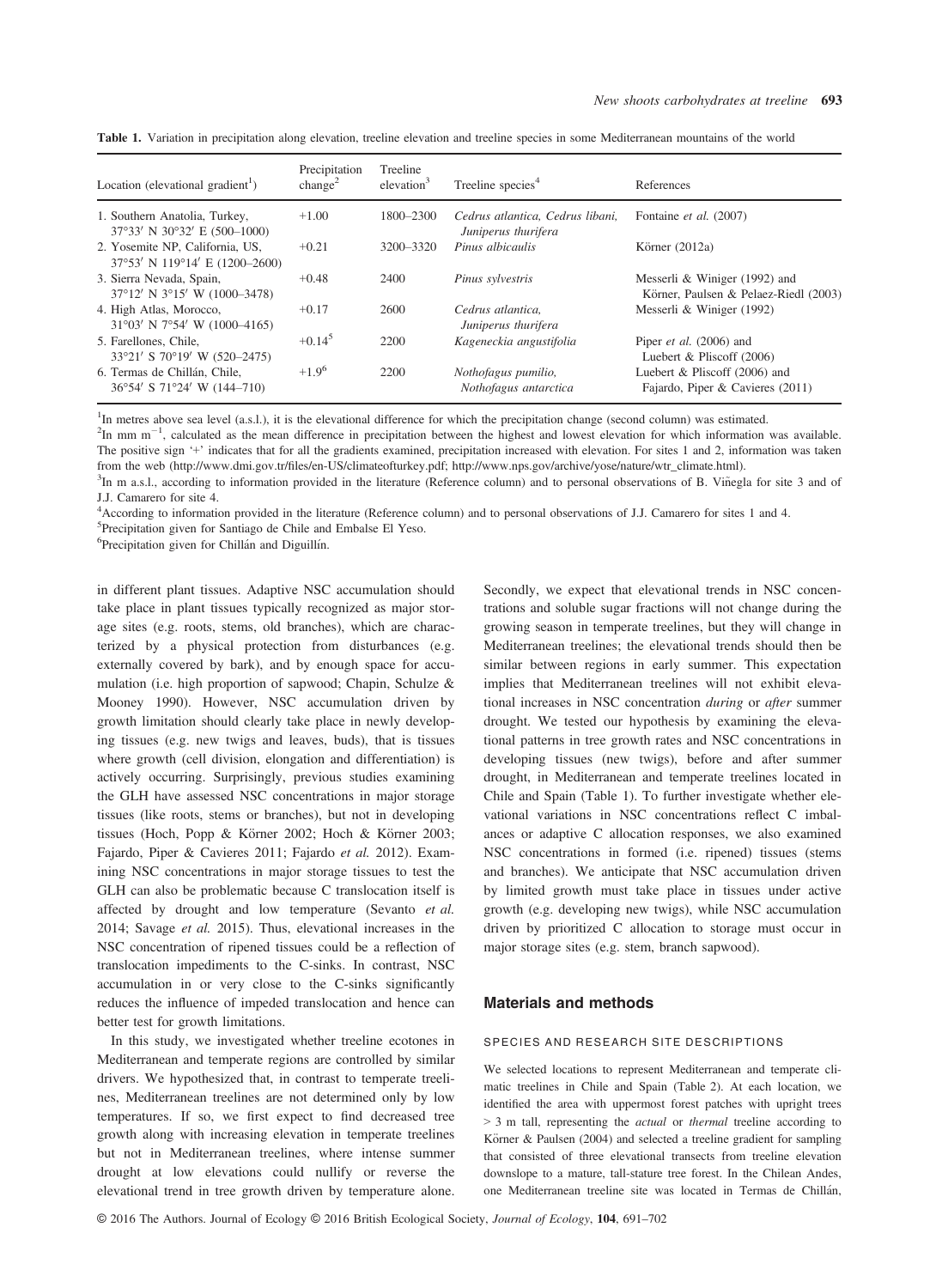| Study site                        | Location           | Treeline<br>elevation<br>$(m$ a.s.l.) | Seasonal '/annual<br>precipitation (mm) | Mean<br>temperature<br>warmest<br>month $(^{\circ}C)$ | Growing<br>Season<br>Length<br>(days) | Treeline species                      |
|-----------------------------------|--------------------|---------------------------------------|-----------------------------------------|-------------------------------------------------------|---------------------------------------|---------------------------------------|
| Mediterranean                     |                    |                                       |                                         |                                                       |                                       |                                       |
| Farellones, Chile                 | 33°21' S: 70°19' W | 2200                                  | $19.4/445^2$                            | $17.3^3$                                              | $180^{3}$                             | Kageneckia angustifolia<br>(Rosaceae) |
| Termas de Chillán, Chile          | 36°54' S, 71°24' W | 2100                                  | 165/2000 <sup>4</sup>                   | $17.6^7$                                              | $215^{6}$                             | Nothofagus pumilio<br>(Nothofagaceae) |
| Sierra Nevada, Spain<br>Temperate | 37°04′ N, 02°01′ W | 2418                                  | 172/851 <sup>9</sup>                    | $21.7^9$                                              | $175^{13}$                            | Pinus sylvestris (Pinaceae)           |
| Cerro Castillo, Chile             | 46°04′ S, 72°03′ W | 1310                                  | 250/1100 <sup>7</sup>                   | $9.1^7$                                               | 148                                   | Nothofagus pumilio<br>(Nothofagaceae) |
| Antillanca, Chile                 | 40°47′ S, 72°11′ W | 1350                                  | 454/3661 <sup>5</sup>                   | $10.7^{5}$                                            | ND                                    | Nothofagus pumilio<br>(Nothofagaceae) |
| Ordesa, Pyrenees, Spain           | 42°38' N. 00°02' W | 2200                                  | $100^{10}/1700^{11}$                    | $11^{12}$                                             | $165^{12}$                            | Pinus uncinata (Pinaceae)             |

Table 2. Geographic location, treeline elevation, main climatic characteristics and treeline species of the studied areas

<sup>1</sup> From November to March in Chile; from May to September in Spain and US; <sup>2</sup>Santibáñez & Uribe (1990); <sup>3</sup>L. Cavieres (unpublished data); <sup>4</sup>Dirección General de Aguas, Chile: <sup>5</sup>Daniels & Veblen (2004); <sup>6</sup>Körner (200 Dirección General de Aguas, Chile; <sup>5</sup>Daniels & Veblen (2004); <sup>6</sup>Körner & Paulsen (2004); <sup>7</sup>Luebert & Pliscoff (2006); <sup>8</sup>Körner (2012a); <sup>9</sup>Linares et al. (2014); <sup>10</sup>data from nearby 'Refugio de Góriz' station: 42°39'49" N, 00°00'50" E (Camarero & Gutiérrez 1999); <sup>11</sup>Wiegand et al. (2006);  $12$ from June 2012 to July 2013 (J.J. Camarero, unpublished data);  $13$ Körner, Paulsen & Pelaez-Riedl (2003).

where *N. pumilio* (Nothofagaceae) is the dominant treeline species occasionally accompanied by a few individuals of Nothofagus antarctica. In this area, climate is of a Mediterranean-type and January and February are typically the driest months of the year (Schultz 1995; Luebert & Pliscoff 2006). The soil is derived from andesitic rocks of volcanic origin and ranges from 0.1 to 0.5 m in depth, decreasing strongly with elevation (Veit & Garleff 1995). Another Mediterranean treeline in Chile was located in Farellones (Table 2), where the dominant treeline species is Kageneckia angustifolia (Rosaceae). The soil at this location is thin (< 1 m depth) with a coarse texture derived from a mixture of intrusive volcanic rocks, assigned to a Miocene age (18–20 m.y.b.p.), alternating with sedimentary rocks of lacustrine origin (Cavieres, Peñaloza & Kalin Arroyo 2000). One of the temperate treeline sites in Chile was located within the Cerro Castillo Natural Reserve, hereafter referred to as Cerro Castillo, where N. pumilio is the only tree species at the treeline. Climate at this area is cold temperate (Luebert & Pliscoff 2006). Soil moisture at this site during January and February 2009 was c. threefold and sixfold higher than in the Termas de Chillán site (F.I. Piper, unpubl. data). A second temperate treeline site in Chile was located in the Antillanca area within the Puyehue National Park, where N. pumilio co-occurs with sparse individuals of N. antarctica and N. betuloides (Fajardo, Piper & Hoch 2013). In Cerro Castillo and Antillanca, most precipitation falls as snow from May to September, and the soils are derived from andesitic rocks of volcanic origin. Treelines in Chile were located on slopes with relatively low angles  $($   $\leq$  30%), a straight configuration, and with the presence of alpine vegetation above the treeline. The slopes sampled have a south-west and north-east aspect in Termas de Chillan and Farellones, respectively, while the Cerro Castillo and Antillanca treelines have a south-east aspect. Nothofagus treelines constitute an abrupt transition from the forest to a treeless alpine area, whereas the K. angustifolia treeline in Farellones constitutes a diffuse form of treeline.

In Spain, we selected a Pinus sylvestris (Pinaceae) treeline in Sierra Nevada National Park (Andalucía, southern Spain), hereafter referred to as Sierra Nevada, as the Mediterranean treeline, and a Pinus uncinata treeline in the Spanish Central Pyrenees (Aragón, northern Spain), hereafter referred to as Pyrenees, as the non-Mediterranean or temperate counterpart (Table 2). In Sierra Nevada, sampling was carried out on a south-west aspect with a slope of c. 40°. The climate in Sierra Nevada is Mediterranean, with hot, dry summers. The bedrock is mainly composed of schist; the soil is typically less than 0.1 m in depth. Here, we sampled a naturalized population of P. sylvestris afforestations that were planted in the middle of the 20th century in an effort to cover slopes with vegetation after the abandonment of grazing activities. We are not certain if these afforestations were performed at the elevation of the thermal treeline, but we can fairly assume that the thermal elevation should have been naturally reached during this period. The study site in the Pyrenees was located in the Sierra de Cutas area, within the buffer zone of the Ordesa and Monte Perdido National Parks, on a south-face aspect with a slope of c. 20°. This treeline ecotone has not been affected by local, anthropogenic disturbances (logging, grazing) during the last 50 years (Camarero & Gutiérrez 2004). Pinus uncinata is the dominant treeline species in the area, forming open forests and an abrupt treeline ecotone (Wiegand et al. 2006). Soils in the area are poorly developed from sandstones and calcareous limestones (Camarero, Gutiérrez & Fortin 2000).

Soil moisture measured at each studied treeline during the growing season was lower in Mediterranean than in temperate regions (Fig. 1). We lack soil humidity data for the intermediate and low elevations. Nevertheless, given that in all of our Mediterranean study sites precipitation increases with elevation (Table 1), differences in soil humidity between temperate and Mediterranean climates are expected to increase when elevation decreases.

#### SAMPLING

To separate the potential influences of drought from low temperature on the tree C balance along elevation, we sampled plant tissue in both early summer (i.e. before drought, Fig. 1) and early autumn (i.e. after drought, Fig. 1). The early summer sampling was conducted between the last week of December 2011 and the first week of January 2012 for sites in Termas de Chillan, Antillanca and Cerro Castillo, during the last week of December 2013 in Farellones, and at mid-June 2012 in Sierra Nevada and Pyrenees. The early autumn sampling was carried out in late March 2012 in Ter-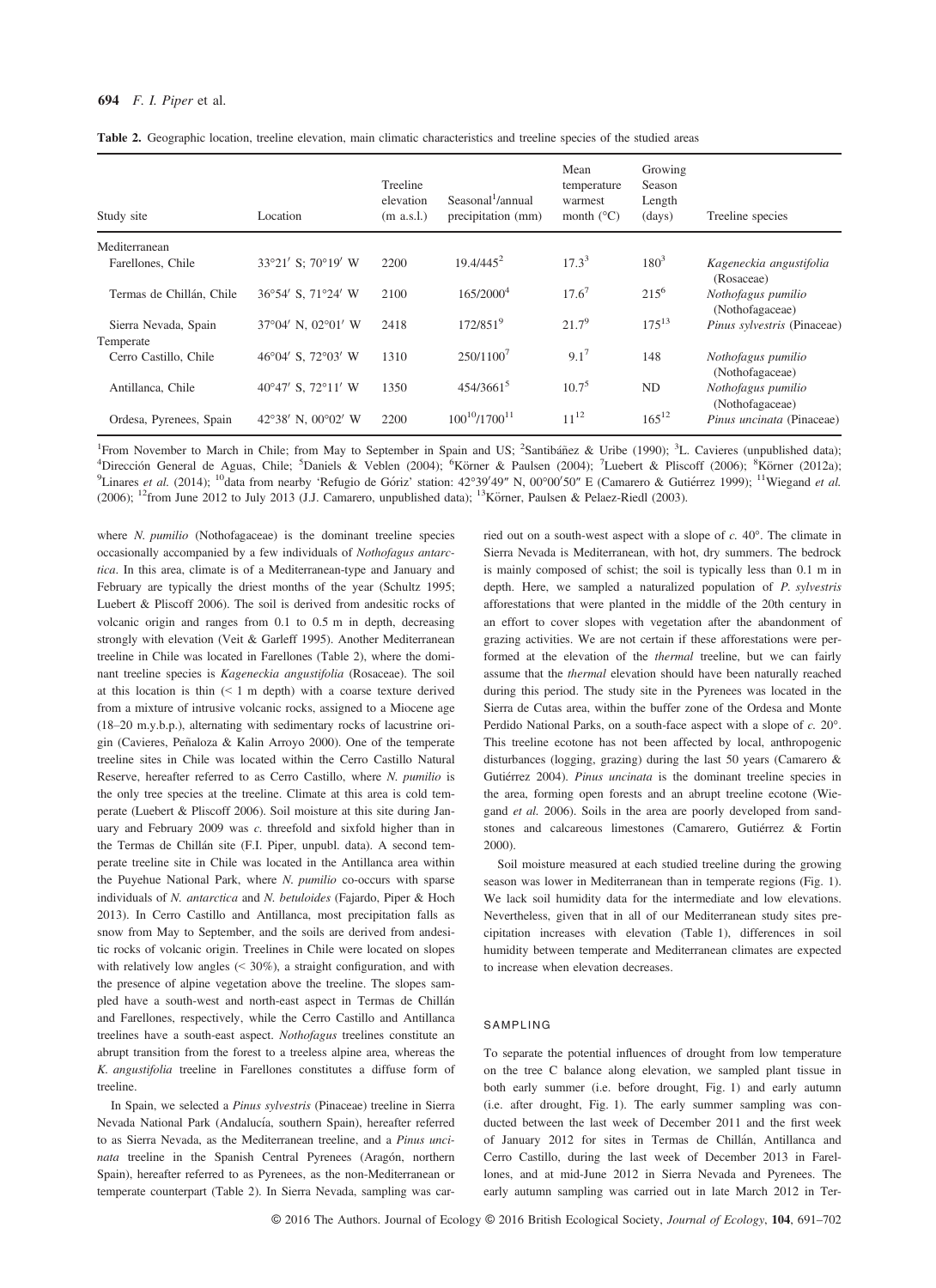

Fig. 1. Mean of monthly soil volumetric water content at treeline (ex-<br>pressed in mm<sup>3</sup> of water per mm<sup>3</sup> of soil) in three Mediterranean (red symbols) and three temperate (blue symbols) treelines of Chile and Spain during the growing season period (November to March in Chile; May to September in Spain). Error bars indicate 1 SD. Mean values considered the following periods: 2007–2012 in Pyrenees, 2008 and 2010 years in Antillanca, 2008–2010 in Cerro Castillo, 2006–2007 in Farellones, 2008–2009 in Termas de Chillan, and 2012–2015 in Sierra Nevada. Measurements were taken at a soil depth of  $-30$  cm (ECH<sub>2</sub>O S–SMA–M005 probes, connected to a HOBO<sup>®</sup> Micro Station logger, Onset Computer Corporation). See Table 2 for sites' description.

mas de Chillan, Antillanca and Cerro Castillo, during the last week of March 2013 in Farellones, and in the second week of September 2012 in Sierra Nevada and Pyrenees. For plant tissue collection, we selected 6–10 adult trees, separated by a minimum of 30 m from each other at three equidistant elevations (c. 100–200 m from one to another), located from the treeline elevation downslope to a tall, mature forest. We selected dominant trees without signs of browsing or other damages and of relatively similar size (diameter at breast height, DBH, 1.35 m, was between 15 and 30 cm). The collection of tissue samples was conducted between 11:00 and 17:00 h. For chemical analyses, we extracted a stem core using a 5.15-mm-wide increment borer (Haglöf, Långsele, Sweden), a section of  $c$ . 5-yearold branch using regular pruning scissors, and a section of recently formed terminal twig. We removed in situ bark and phloem from the branches using a knife, and we additionally discarded heartwood from the cores. In contrast, no bark or phloem removal was possible from the new twigs as they were formed by a very tender tissue (i.e. poorly lignified). In this case, the whole tissue was used for analysis. All tissue samples were bagged, labelled and stored in a cool box for transportation. A second, to-the-pith long core was extracted for each sampled tree at  $\leq$  30 cm height using the same 5.15-mm increment borer. This second core was intended for tree growth determination. (For Nothofagus treelines, we included additional cores from unpublished studies that were extracted the same dates, see Table 3).

Since NSC concentrations expressed in mass are affected by the tissue density, we examined the elevational trends in wood density. We were not able to perform this examination for all of our sites, but only for Termas de Chillan and Cerro Castillo in Chile and Sierra Nevada and Pyrenees in Spain. We estimated the wood density of each tissue sample as the ratio between the dry mass and the volume of that mass. Fresh volume for each tissue was determined by submerging the sample into a glass beaker on a scale. The difference caused by the introduction of the sample, which equals the volume of water displaced by the sample, was recorded and converted to volume based on the density of water as  $1.0 \text{ g cm}^{-3}$  at standard temperature and pressure. Samples were then heated in a microwave oven at 600 W for 90 s to denature enzymes (Popp et al. 1996) and placed to dry in a forced-air oven (Memmert GmbH, Schwabach, Germany) at 70 °C for 72 h. The sample dry mass was subsequently measured to compute wood density, and samples were finally ground into a fine powder and stored over silica gel at 4 °C until chemical analyses were conducted.

## TREE GROWTH DETERMINATION

Cores were prepared following standard dendrochronological techniques (Stokes & Smiley 1996). Cores were dried, mounted and glued firmly on grooved wooden sticks and sanded with successively finer

**Table 3.** Elevation (m a.s.l.) and mean  $(\pm 1 \text{ SE})$  annual basal area increment  $(\text{cm}^2)$  at six treeline ecotone locations in Mediterranean (Farellones and Termas de Chillan in Chile, and Sierra Nevada in Spain) and temperate (Antillanca and Cerro Castillo in Chile, and Pyrenees in Spain) treelines

|              | Mediterranean                 |                  |                          |                                 |                  |                         |                                |                  |              |
|--------------|-------------------------------|------------------|--------------------------|---------------------------------|------------------|-------------------------|--------------------------------|------------------|--------------|
|              | Farellones<br>K. angustifolia |                  |                          | Termas de Chillán<br>N. pumilio |                  |                         | Sierra Nevada<br>P. sylvestris |                  |              |
|              | Elevation                     | $\boldsymbol{n}$ | <b>BAI</b>               | Elevation                       | $\boldsymbol{n}$ | <b>BAI</b>              | Elevation                      | $\boldsymbol{n}$ | BAI          |
| Treeline     | 2200                          | 6                | 5.05(1.87)               | 2080                            | 9                | 9.12(2.38)              | 2400                           | 8                | 9.81 (1.87)  |
| Intermediate | 2100                          | 5                | 4.39(1.18)               | 1900                            | 14               | 12.15(1.61)             | 2200                           | 8                | 7.11(1.01)   |
| Low          | 2000                          | 5                | 2.50(0.62)               | 1750                            | 7                | 8.31 (0.65)             | 2000                           | 8                | 11.40 (1.70) |
|              | Temperate                     |                  |                          |                                 |                  |                         |                                |                  |              |
|              | C. Castillo<br>N. pumilio     |                  | Antillanca<br>N. pumilio |                                 |                  | Pyrenees<br>P. uncinata |                                |                  |              |
|              | Elevation                     | $\boldsymbol{n}$ | BAI                      | Elevation                       | $\boldsymbol{n}$ | BAI                     | Elevation                      | $\boldsymbol{n}$ | BAI          |
| Treeline     | 1300                          | 8                | 5.36 (1.87)              | 1350                            | 7                | 7.59(2.47)              | 2200                           | 10               | 3.59(0.46)   |
| Intermediate | 1200                          | 10               | 6.03(0.55)               | 1200                            | 16               | 9.75(1.87)              | 2050                           | 10               | 12.51(1.11)  |
| Low          | 1010                          | 10               | 11.90(2.06)              | 1100                            | $\overline{7}$   | 14.50(4.10)             | 1900                           | 10               | 12.13(1.43)  |

© 2016 The Authors. Journal of Ecology © 2016 British Ecological Society, Journal of Ecology, 104, 691–<sup>702</sup>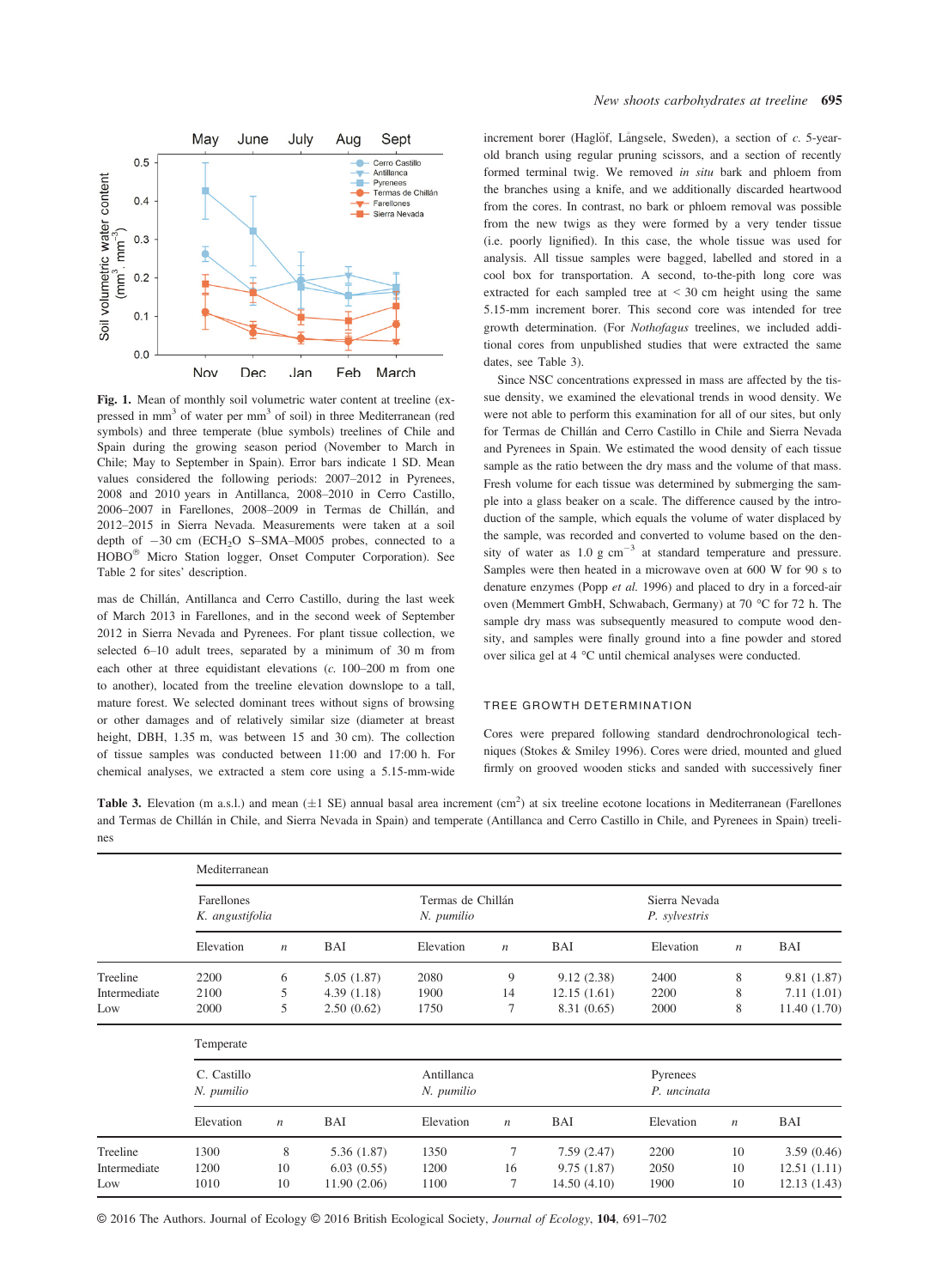grades of sandpaper until optimal surface resolution allowed the annual rings to be distinguished under magnification  $(10\times)$ . Insidebark bole radius and annual radial increments from the last 10 years were measured to the nearest 0.01 mm using a microscope mounted on a dendrochronometer with a Velmex sliding stage and Accurite measuring system (Bloomfield, NY, USA). Cross-dating accuracy was checked visually as rings were easily identified. We estimated a mean annual basal area increment (BAI) for the last 10 years, which represents a relative measure of gains in growth, by considering the diameter at coring height and bark thickness, where the latter was assumed constant. The BAI was then computed as:

$$
BAI = \frac{\pi (R_t^2 - R_{t-10}^2)}{10},
$$

where  $R_t$  is the radius of the stem at year t, and  $R_{t-10}$  is the radius of the stem of the previous 10 years. The radius of the stem,  $R_t$ , was computed by considering the diameter at coring height, bark depth, and the distance between pith and the last year ring in the core.

#### CHEMICAL ANALYSES

The sampled trees' stems, branches and twigs from each location, sampling date and elevation were analysed for non-structural carbohydrates (NSC = soluble sugars + starch). In approximately 15 mg of dried powder sample, soluble sugars and starch concentrations were determined. Soluble sugars were extracted with a methanol: chloroform: water solution separated from pigments and lipids by the addition of water and chloroform (Rose et al. 1991), and the main sugars (sucrose, glucose and fructose) were determined by the phenol sulphuric method, using 2% phenol and reading at 490 nm (Chow & Landhäusser 2004). The residual pellet was dried overnight at 50 °C in a forced-air stove and starch was then gelatinized (Rose et al. 1991) and hydrolysed to glucose with amyloglucosidase (10115; Sigma-Aldrich, St. Louis, MO, USA) at 45 °C overnight. Glucose was similarly determined as the method used for soluble sugars (Chow & Landhäusser 2004). Soluble sugars and starch concentrations were expressed as mg  $g^{-1}$  of dry weight. Total NSC concentrations were calculated from the sum of soluble sugars and starch.

#### STATISTICAL ANALYSES

The influence of climate, elevation and the sampling date on the NSC concentrations and the soluble sugars fraction were analysed fitting linear mixed-effects models. In the modelling, we considered climate (Mediterranean and temperate), elevation (low, mid and treeline) and the sampling date (early summer, early autumn) as fixed factors, with random effects for the sites, and for the trees nested in each site and elevation, the former to take into account the among-site variation and the latter was considered because tree individuals within each elevation and site were more likely to resemble one another than tree individuals from other sites and elevation. The significance of terms was done using the approach of assessing P-values for main factors and interactions with the ANOVA function on lme object in <sup>R</sup> (Faraway 2006). Variables were all log–transformed to meet the requirements of normal distribution prior to analysis. Differences in NSC concentrations and soluble sugar fractions between elevations were tested for significance at the  $P < 0.05$  level by Tukey–Kramer honestly significant difference (HSD) tests using the multcomp package in <sup>R</sup> (Hothorn, Bretz & Westfall 2008). All analyses were carried out in <sup>R</sup> (R Development Core Team 2013).

## **Results**

#### GROWTH

Elevation, but not climate (Mediterranean versus temperate), had a significant effect on tree growth  $(F = 9.223,$  $P < 0.001$ ), measured as the mean annual BAI. The interaction term between elevation and climate proved to be significant ( $F = 5.589$ ,  $P = 0.005$ ); the mean annual BAI decreased significantly with elevation in temperate treelines but not in Mediterranean treelines (Fig. 2). For temperate treelines, the increase in BAI from treeline to the lowest elevation was  $c. 50\%$  in Cerro Castillo (N. pumilio) and  $c. 70\%$  in Pyrenees (P. uncinata; Table 3). For Mediterranean treelines, growth trends were mixed among sites: in Farellones (K. angustifo $lia$ ,) BAI was in fact c. 50% higher at the treeline than at the lowest elevation, while in Termas de Chillán (N. pumilio) and Sierra Nevada (P. sylvestris), BAI was rather similar when treeline and the lowest elevation were compared (Table 3). For temperate treelines, intermediate elevations had intermediate values of BAI, whereas for Mediterranean treelines, BAI at intermediate elevations did not differ from the other two elevations (Fig. 2). At the treeline, BAI was significantly higher in Mediterranean than in temperate climates (Fig. 2).

#### NON-STRUCTURAL CARBOHYDRATES

We found no effect of elevation on NSC concentrations at any tissue. However, we did find a significant interaction



Fig. 2. Mean annual relative tree growth (basal area increment) at three Mediterranean and three temperate treelines of Chile and Spain. Mediterranean treeline species sampled were Kageneckia angustifolia (Rosaceae, Chile), Nothofagus pumilio (Nothofagaceae, Chile) and Pinus sylvestris (Pinaceae, Spain); temperate treeline species sampled were N. pumilio (Nothofagaceae, Chile) and Pinus uncinata (Pinaceae, Spain). See Table 2 for study sites' climatic description. Different letters indicate significant differences, at  $P < 0.05$ , among elevations.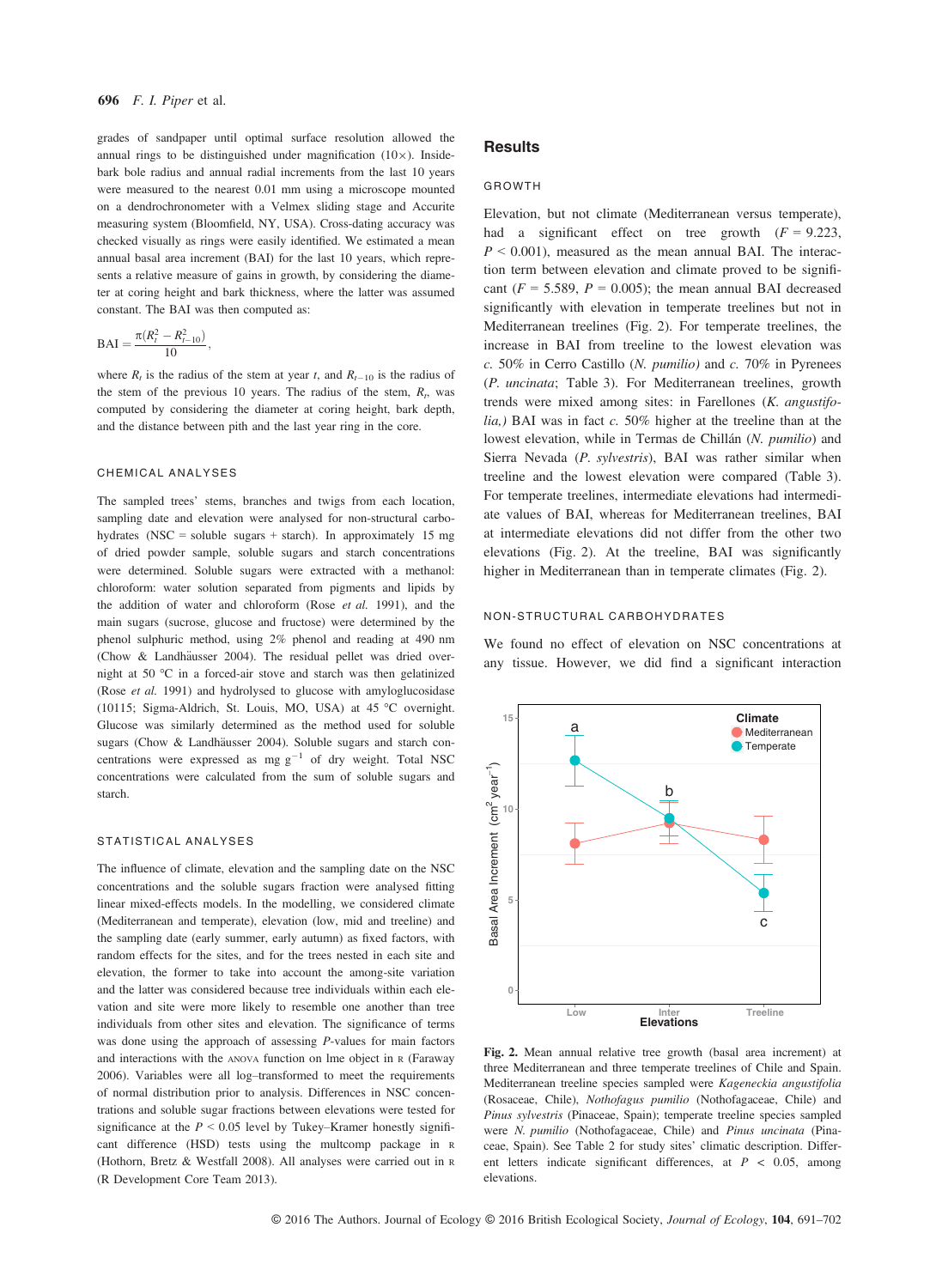Table 4. Mixed-effect model outputs when considering climate (C, Mediterranean versus temperate), elevation (E, low, mid and treeline), season (S, early summer versus early autumn), and the interaction of these factors on the concentration of non-structural carbohydrates (NSC, mg  $g^{-1}$ ) and the soluble sugar fraction of NSC in recently formed twigs, branches and stem in treeline trees (TSS/NSC). Six treeline ecotone locations were considered: Farellones and Termas de Chillan in Chile and Sierra Nevada in Spain (Mediterranean climate), and Antillanca and Cerro Castillo in Chile and Pyrenees in Spain (Temperate climate)

|                       | d.f.  | Twig   |                  | <b>Branch</b>  |                  | Stem   |                |
|-----------------------|-------|--------|------------------|----------------|------------------|--------|----------------|
|                       |       | F      | $\boldsymbol{P}$ | $\overline{F}$ | $\boldsymbol{P}$ | F      | $\overline{P}$ |
| <b>NSC</b>            |       |        |                  |                |                  |        |                |
| C                     | 1,4   | 0.878  | 0.402            | 0.014          | 0.912            | 0.844  | 0.412          |
| $\mathbf E$           | 2,8   | 1.522  | 0.275            | 3.369          | 0.087            | 0.523  | 0.609          |
| S                     | 1,264 | 9.675  | 0.002            | 104.643        | ${}< 0.001$      | 26.046 | ${}< 0.001$    |
| $C \times E$          | 2,8   | 1.283  | 0.329            | 2.012          | 0.196            | 0.881  | 0.451          |
| $C \times S$          | 1,264 | 56.686 | ${}< 0.001$      | 15.313         | ${}< 0.001$      | 1.734  | 0.189          |
| $E \times S$          | 2,264 | 2.636  | 0.074            | 0.691          | 0.502            | 4.051  | 0.019          |
| $C \times E \times S$ | 2,264 | 3.929  | 0.021            | 2.445          | 0.089            | 1.027  | 0.359          |
| TSS/NSC               |       |        |                  |                |                  |        |                |
| $\mathsf{C}$          | 1,4   | 0.726  | 0.442            | 0.331          | 0.596            | 0.669  | 0.460          |
| $\mathbf E$           | 2,8   | 0.035  | 0.966            | 0.921          | 0.437            | 0.886  | 0.449          |
| S                     | 1,264 | 1.471  | 0.226            | 2.136          | 0.145            | 62.363 | ${}< 0.001$    |
| $C \times E$          | 2,8   | 0.125  | 0.884            | 0.797          | 0.484            | 0.806  | 0.480          |
| $C \times S$          | 1,264 | 20.618 | ${}< 0.001$      | 1.709          | 0.192            | 0.315  | 0.575          |
| $E \times S$          | 2,264 | 2.717  | 0.068            | 2.030          | 0.133            | 0.064  | 0.938          |
| $C \times E \times S$ | 2,264 | 3.910  | 0.021            | 0.002          | 0.998            | 1.261  | 0.285          |

effect of climate, season and elevation on new twig NSC concentrations (Table 4). In Mediterranean regions, new twig NSC concentrations significantly increased with elevation in early summer but not in early autumn. By contrast, in temperate regions, new twig NSC concentrations did not vary with elevation, neither in early summer nor in early autumn (Fig. 3). Across elevations, there was a significant effect of the interaction between sampling date and climate on the new twig and branch NSC concentrations, which decreased from early summer to early autumn in Mediterranean treelines but increased in temperate treelines (Table 4). Stem NSC concentrations increased with elevation in early summer but not in early autumn; although the climate had no significant effect, this result was only found in Mediterranean treelines (Fig. 3).

For all tissues, the NSC fraction corresponding to soluble sugars was unaffected by sampling season, climate or elevation. Interestingly, we did find a significant interaction effect of climate and season on the soluble sugar fraction of new twigs (Table 4, Fig. 4); it increased from early summer to early autumn in Mediterranean treelines, but it decreased in temperate treelines. Finally, tissue density was in general similar between the treeline and the lowest elevations in all the sites examined except in Termas de Chillán, where new twigs were significantly denser in the lowest elevation (Table 5).

## **Discussion**

## MEDITERRANEAN TREELINE FORMATION: TEMPERATURE IS NOT THE ONLY DRIVER

In global comparisons, Mediterranean treelines have been found to occur at exceptionally warmer temperatures (i.e.

lower elevations) than temperate treelines (Körner 2012a). Anthropogenic influences (widespread in the Mediterranean Basin), mountain chains not reaching sufficient elevation for some species, missing taxon and a long winter snow pack period (e.g. Sierra Nevada, CA, USA) have been mentioned as possible causes for Mediterranean treelines being formed at relatively low elevation (Körner & Paulsen 2004; Körner 2012a). Moisture limitation has been discarded as a cause for this depression in elevation (Körner 2012a). Rather, Mediterranean treeline formation has been hypothetized to be mainly driven by the same mechanisms than influence non-Mediterranean treelines: reduced C sink activity due to low temperature (the GLH; Körner 1998). Our results, however, are consistent with an exclusive role of temperature controlling tree growth at elevational gradients in temperate regions but not in Mediterranean regions, where we found similar basal area increment between the treeline and lower elevations. This result is evidence that growth limitations at the lowest elevations examined (c. 300 m below treeline) were similar in magnitude to those occurring at treeline elevation, thus revealing that factors other than temperature control the tree growth of Mediterranean treeline ecotones. Due to the global character of our assessment, these factors are most likely related to climatic features of these regions (e.g. drought) rather than to site- or species-specific differences like substrate, photoperiod or phenology.

The influence of different factors affecting temperate and Mediterranean treelines is also indicated by the contrasting seasonal effects on the elevational trends of new twigs' NSC concentrations between the two regions. When temperature is the only driver of treeline formation, seasonality has little effect on the elevational trends in NSC (Hoch & Körner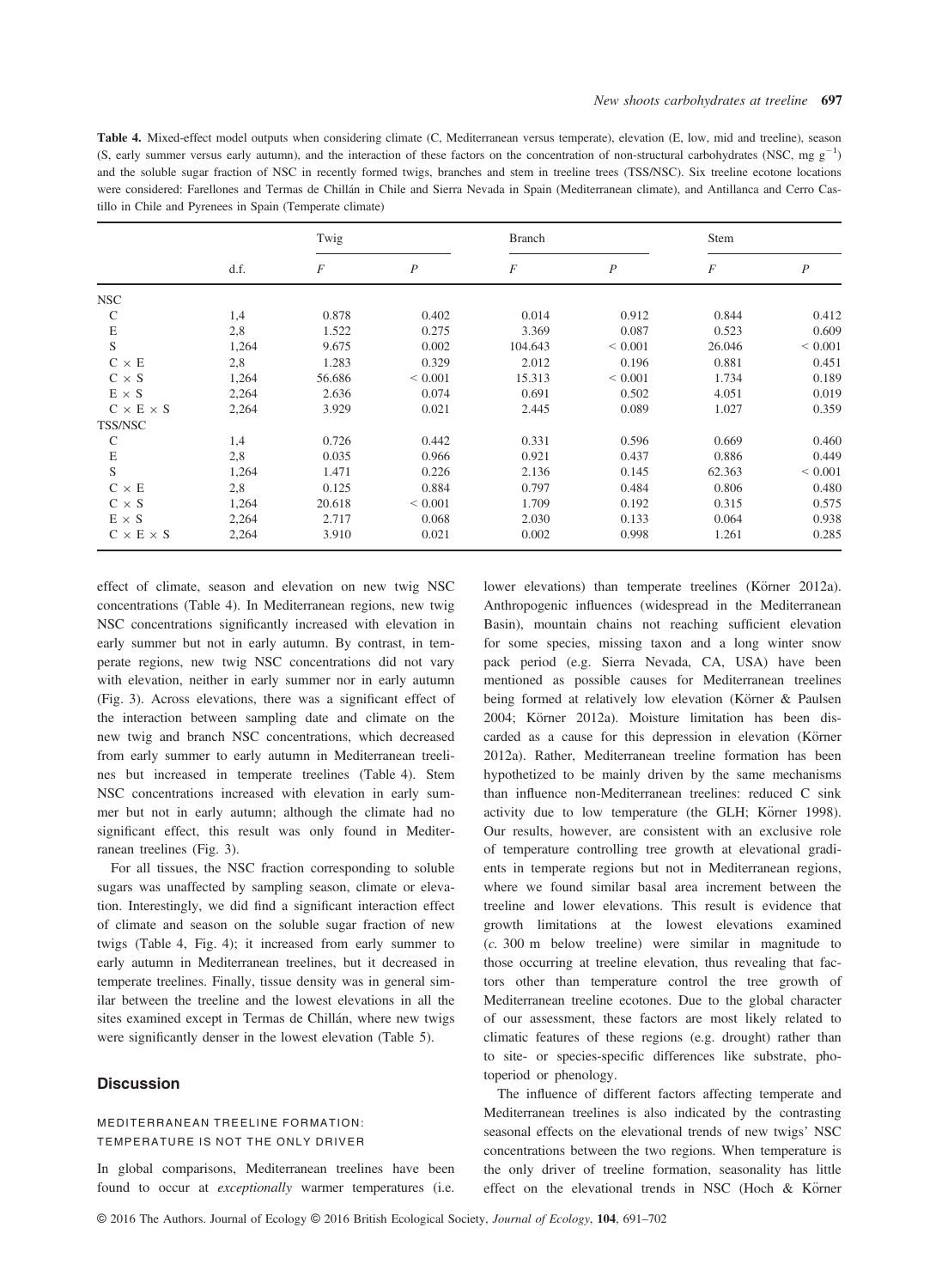

Fig. 3. Non-structural carbohydrate (NSC) concentrations per unit of dry mass of new twigs, branches and stem sapwood in treeline trees sampled in early summer and early autumn, at three Mediterranean and three temperate treelines of Chile and Spain. Error bars refer to standard errors. Different letters indicate significant differences, at  $P < 0.05$ , among elevations.

2003; Shi, Körner & Hoch 2008). The lack of seasonal variation that we found in the elevational trend of new twig NSC concentration for temperate regions can be thus interpreted as support for temperature as the main mechanistic driver of treeline formation. On the other hand, the contrasting elevational trend in new twig NSC concentration found in Mediterranean regions between early summer and early autumn indicates that temperature was not the only driver of the elevational trends in tree C balance. Our results for Mediterranean regions further revealed a strong elevational increase in new twig NSC concentrations during early summer, which generally coincides with a period of active growth and still high soil humidity (Fig. 1). This result indicates that growth limitations were significantly higher at the treeline than at lower elevations, consistent with an exclusive effect of temperature at this period. However, by the end of the growing season (after the occurrence of summer drought, Fig. 1), this trend vanished coincident with a decrease in new twig and branch NSC concentrations in the whole gradient, suggesting that C demand increased over the season in relation to the C gain, particularly at the treeline elevation. In the lowest elevation, the most pronounced summer drought could have anticipated the end of the growing season period leading to some NSC accumulation (Körner 2003), which in turn could explain the vanishing of the elevational increase in new twig NSC concentrations observed in early summer. In contrast, new twig and branch NSC concentrations in temperate regions increased from early summer to early autumn, further supporting that tree C balance in temperate and Mediterranean treeline ecotones is controlled by different factors. We did not measure root NSC concentrations, which is the main storage tissue in many tree species and whose seasonal trends may be decoupled from above-ground tissues (Rosas et al. 2013). Thus, we cannot discard that some of the seasonal or elevational changes in NSC concentrations in above-ground tissues could reflect altered C demand by roots.

Other results of our study are consistent with a role of drought controlling tree C balance at Mediterranean elevational gradients. Wood density is known to be negatively related to temperature and precipitation (e.g. Preston, Cornwell & DeNoyer 2006). The fact that in Mediterranean treelines, the wood density of new twigs was indeed higher at the lowest elevation than at the treeline suggests a more constraining effect of drought than of low temperature on tissue formation. Likewise, that the soluble sugar fraction of new twig NSC concentrations increased over the season in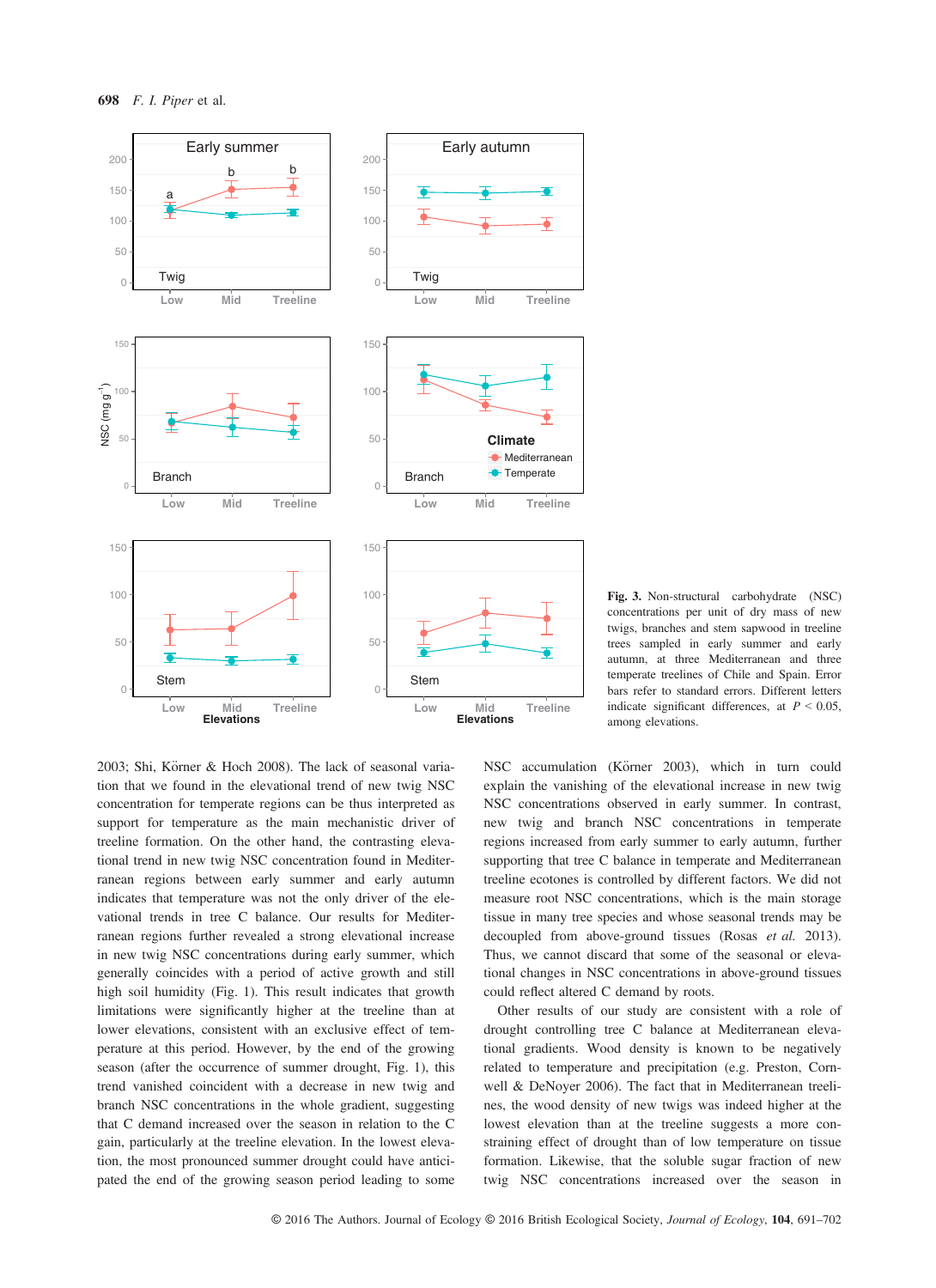

Fig. 4. Elevational variations in the soluble sugars-to-NSC fraction of new twigs, branches and stem sapwood, sampled in early summer and early autumn, at Mediterranean and temperate treelines. See Table 2 for study sites included in each climatic category.

Mediterranean regions, but decreased in temperate regions, is consistent with an increased demand of osmotic compounds during summer drought (Chaves, Maroco & Pereira 2003), and with drought-induced growth limitations (Muller et al. 2011).

Our study shows that temperature is not the only driver of tree growth and C balance in treeline ecotones of Mediterranean regions. This evidence opens the possibility of drought as an explanation for the elevational depression of Mediterranean treelines world-wide. One of the reasons to dismiss drought as a causal factor of treeline elevation is that some of the highest treelines in the world occur at regions with very low annual precipitation (e.g. Polylepis tarapacana at c. 4.7 °C in Mt. Sajama, Bolivia; Juniperus tibetica at c.  $6.8 \text{ °C}$  in Sygera Mountains, Tibet; Körner 2012a). It is important to note that there are noticeable differences in the rate and timing of precipitation between these two locations and the treelines located in Mediterranean climates. In Tibet, for example, annual precipitation is as low as c. 300 mm but it mostly falls during the growing season (Fang et al. 2004). A similar situation occurs in Bolivia, where the invierno boliviano brings maximum precipitation and air humidity during the summer months (Hardy et al. 1998). Although

annual precipitation in Mediterranean climates is usually in the range of 500–1000 mm, it falls mostly in winter, likely determining a period of water deficit and drought stress for most vegetation (Schultz 1995). Another reason to argue against drought as setting treeline elevation has been that in most Mediterranean mountains precipitation increases, rather than decreases, with elevation (Körner 2012a; Table 1). However, precipitation gradients are not necessarily correlated with drought gradients. Low temperature reduces water absorption by plants (e.g. it reduces the water movement), causing effects similar to drought (Kramer 1940; Larcher 2003). Thus, Mediterranean treelines could certainly be affected by drought driven by reduced precipitation and limited soil water absorption by plants. In fact, in a previous study, Fajardo, Piper & Cavieres (2011) found that  $\delta^{13}$ C values of stem sapwood increased (i.e. became less negative) with elevation in N. pumilio at Termas de Chillán (Mediterranean), but not at Cerro Castillo (temperate) treeline locations. Paleo-ecological studies, indeed, have documented historical declines in the treeline elevation in Sierra Nevada (California, USA) associated with drought periods (Lloyd & Graumlich 1997). Similarly, the highest treeline elevation in Sierra Nevada (Spain) has been linked to warm and wet cli-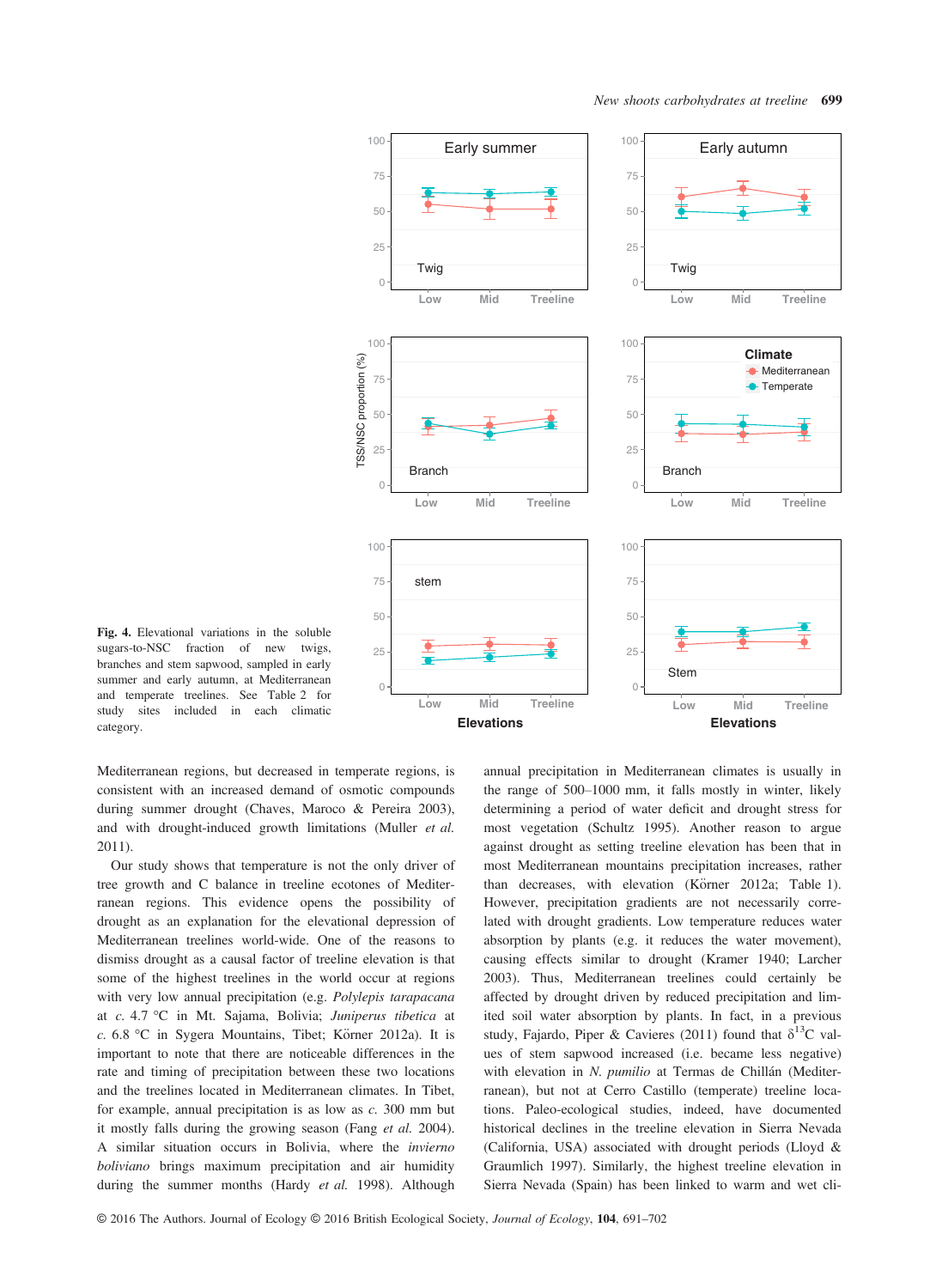#### 700 F. I. Piper et al.

**Table 5.** Elevational variation in wood density (g cm<sup>-3</sup>) of new twigs, branches and stem sapwood in adult trees of *Nothofagus pumilio* growing at two logations in southern Chile (Termas de Chillén and Cerre Costille). at two locations in southern Chile (Termas de Chillán and Cerro Castillo), Pinus uncinata in Pyrenees (Spain) and Pinus sylvestris in Sierra Nevada (Spain)

|               | Chile                       |                                    | Spain                 |                                |  |
|---------------|-----------------------------|------------------------------------|-----------------------|--------------------------------|--|
|               | Temperate<br>Cerro Castillo | Mediterranean<br>Termas de Chillán | Temperate<br>Pyrenees | Mediterranean<br>Sierra Nevada |  |
| Twig          |                             |                                    |                       |                                |  |
| Low           | $0.44~(0.02)^{a}$           | $0.68$ $(0.02)^a$                  | $0.24$ $(0.01)^{b}$   | $0.35 (0.03)^{a}$              |  |
| Mid           | $0.52$ $(0.04)^a$           | $0.61 (0.02)^{a,b}$                | $0.30~(0.02)^a$       | $0.38$ $(0.04)^a$              |  |
| Treeline      | $0.47 (0.03)^{a}$           | $0.59(0.03)^b$                     | $0.25 (0.00)^b$       | $0.30~(0.05)^{a}$              |  |
| $F(P-value)$  | 1.38(0.26)                  | 3.37(0.04)                         | $12.60 \leq 0.0001$   | 2.12(0.13)                     |  |
| <b>Branch</b> |                             |                                    |                       |                                |  |
| Low           | $0.44~(0.01)^a$             | $0.60~(0.01)^{a,b}$                | $0.49(0.03)^{a}$      | $0.45 (0.02)^{a,b}$            |  |
| Mid           | $0.44~(0.00)^a$             | $0.61 (0.01)^a$                    | $0.48~(0.01)^a$       | $0.44~(0.04)^a$                |  |
| Treeline      | $0.46~(0.01)^a$             | $0.55(0.02)^b$                     | $0.52$ $(0.02)^a$     | $0.40~(0.02)^b$                |  |
| $F(P-value)$  | 1.52(0.23)                  | 4.68(0.01)                         | 1.47(0.24)            | 2.69(0.08)                     |  |
| <b>Stem</b>   |                             |                                    |                       |                                |  |
| Low           | $0.63$ $(0.04)^a$           | $0.74$ $(0.03)^a$                  | $0.51 (0.02)^a$       | $0.52 (0.02)^{a,b}$            |  |
| Mid           | $0.64$ $(0.03)^{a}$         | $0.70~(0.03)^{a}$                  | $0.49(0.02)^{a}$      | $0.49(0.01)^a$                 |  |
| Treeline      | $0.70~(0.04)^a$             | $0.71~(0.03)^{a}$                  | $0.50~(0.02)^a$       | $0.54(0.01)^b$                 |  |
| $F(P-value)$  | 1.00(0.37)                  | 0.41(0.66)                         | 0.71(0.50)            | 5.92(0.005)                    |  |

Values represent means and standard errors (in parentheses) from eight trees per elevation for N. pumilio and P. sylvestris and from ten trees for P. uncinata. Comparisons among elevations within each location were done using simple one-way ANOVA (F-ratio and P-value are shown). Different letters indicate a statistically significant difference among elevations within tissues and locations  $(P < 0.05$ , Tukey HSD post hoc test).

matic conditions during the Holocene (Anderson et al. 2011).

## GROWTH LIMITATION OR PREFERENTIAL C ALLOCATION TO STORAGE?

A recent debate centres on whether NSC accumulation at the treeline reflects growth limitations or a prioritization of storage over growth (Wiley & Helliker 2012; Palacio et al. 2014). Wood cores and branches are the most commonly sampled tissues for NSC analyses in studies testing the GLH. They represent major C storage sites in trees, making it difficult to discern whether their NSC accumulation reflect growth limitation or prioritized allocation. By contrast, NSC accumulation in tissues recently formed or under formation, as we found in new twigs at Mediterranean regions, is more likely to reflect growth limitation than prioritized allocation. The hypothesis of preferential C allocation to storage states that increased NSC concentration with elevation may be an adaptive response to overcome future negative C balances potentially caused by low temperatures or harsh conditions (Smith et al. 2003; Wiley & Helliker 2012). If that were the case, trees should allocate C in their main storage tissues, which are those generally protected from disturbances and characterized by sufficient sapwood area. NSC accumulation in recently formed tissues is unlikely as an adaptive strategy for eventual C mobilization and usage, since these tissues are more exposed to harsh climate-induced damage and have a reduced sapwood volume. Our results thus support the notion that any NSC accumulation with elevation results from environmentally driven growth limitation (Fajardo et al. 2012).

## **Conclusions**

This study demonstrates that although C sink limitation is the most likely process controlling treeline formation in both Mediterranean and temperate treelines (i.e. NSC concentrations did not decrease across elevations), the environmental control on tree growth and C balance along elevational gradients differs between both regions. For temperate treelines, temperature appears as the main limiting factor of growth at the treeline. For Mediterranean regions, a lack of elevational trend in tree growth demonstrates the presence of factors other than temperature. We suggest that one of these factors is drought, which by the end of the growing season could override the temperature-driven elevational increase in NSC concentrations of developing tissues observed at early summer.

### Acknowledgements

Funding for field sampling in Chile and NSC analyses was provided by the Iniciativa Científica Milenio (ICM) P05-002 and CONICYT PFB-023. The authors are very grateful to Patricio García-Fayos for bringing Spanish samples to Chile, to Cristian Torres for providing laboratory facilities at the Universidad del Bío–Bío (Chillán), to Juan Llancabure for his assistance in the sampling processing and NSCs analyses and to Prof. Christian Körner for helpful discussion of the results. JJC thanks Gabriel Sangüesa-Barreda for his help in sampling and Ricardo García Gonzalez for providing climatic data. JCL, JJC and BV acknowledge financial support by ARAID and Spanish projects CGL2011- 26654, CGL2013-48843-C2-2-R (Ministerio de Economía y Competitividad), 387/2011 (Organismo Autónomo de Parques Nacionales) and TRANSHABI-TAT (European Union FEDER 0087).

#### Data accessibility

Data available from the Dryad Digital Repository, doi[:10.5061/dryad.ks97h](http://dx.doi.org/10.5061/dryad.ks97h) (Piper et al. 2016).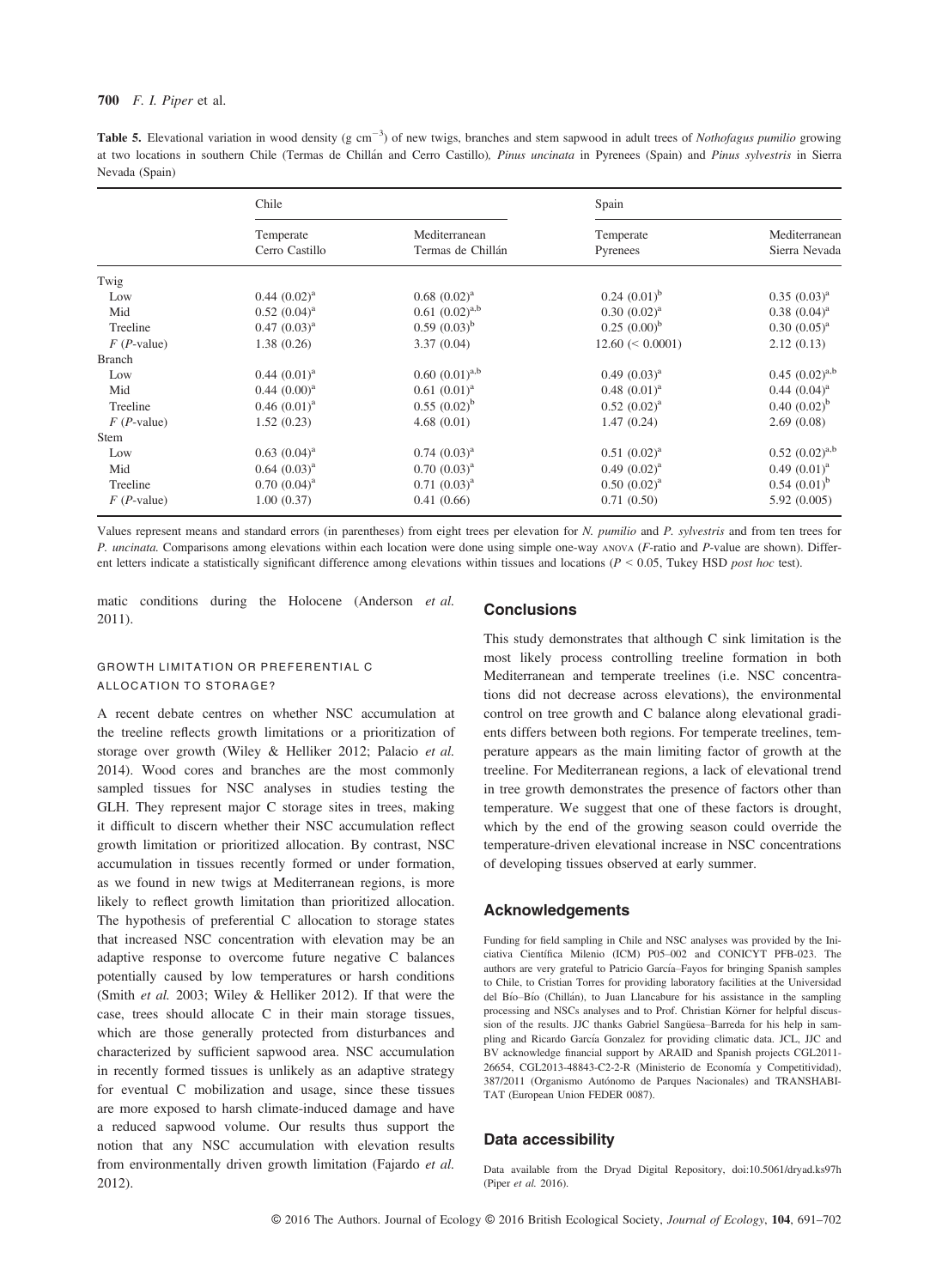#### **References**

- Alvarez-Uria, P. & Körner, C. (2007) Low temperature limits of root growth in deciduous and evergreen temperate tree species. Functional Ecology, 21, 211–218.
- Anderson, R.S., Jiménez-Moreno, G., Carrión, J.S. & Pérez-Martínez, C. (2011) Postglacial history of alpine vegetation, fire, and climate from Laguna de Río Seco, Sierra Nevada, southern Spain. Quaternary Science Reviews, 30. 1615-1629.
- 30, 1615–1629. Camarero, J.J. & Gutierrez, E. (1999) Structure and recent recruitment at alpine forest-pasture ecotones in the Spanish central Pyrenees. Ecoscience, 6, 451– 464.
- Camarero, J.J. & Gutiérrez, E. (2004) Pace and pattern of recent treeline dynamics: response of ecotones to climatic variability in the Spanish Pyrenees. Climatic Change, 63, 181–200.
- Camarero, J.J., Gutiérrez, E. & Fortin, M.-J. (2000) Spatial pattern of subalpine forest-alpine grassland ecotones in the Spanish Central Pyrenees. Forest Ecology and Management, 134, 1–16.
- Cavieres, L.A., Peñaloza, A. & Kalin Arroyo, M. (2000) Altitudinal vegetation belts in the high-Andes of central Chile (33°S). Revista Chilena de Historia Natural, 73, 331–344.
- Chapin, F.S., Schulze, E.D. & Mooney, H.A. (1990) The ecology and economics of storage in plants. Annual Review of Ecology and Systematics, 21, 423–447.
- Chaves, M.M., Maroco, J.P. & Pereira, J.S. (2003) Understanding plant responses to drought: from genes to the whole plant. Functional Plant Biology, 30, 239–264.
- Chow, P.S. & Landhäusser, S.M. (2004) A method for routine measurements of total sugar and starch content in woody plant tissues. Tree Physiology, 24, 1129–1136.
- Daniels, L.D. & Veblen, T.T. (2004) Spatiotemporal influences of climate on altitudinal treeline in northern Patagonia. Ecology, 85, 1284–1296.
- Fajardo, A. & Piper, F.I. (2014) An experimental approach to explain the southern Andes elevational treeline. American Journal of Botany, 101, 788–795.
- Fajardo, A., Piper, F.I. & Cavieres, L.A. (2011) Distinguishing local from global climate influences in the carbon status variation with altitude of a treeline species. Global Ecology and Biogeography, 20, 307–318.
- Fajardo, A., Piper, F.I., Pfund, L., Körner, C. & Hoch, G. (2012) Variation of mobile carbon reserves in trees at the alpine treeline ecotone is under environmental control. New Phytologist, 195, 794–802.
- Fajardo, A., Piper, F.I. & Hoch, G. (2013) Similar variation in carbon storage between deciduous and evergreen treeline species across elevational gradients. Annals of Botany, 112, 623–631.
- Fang, J.-Y., Kanzaki, M., Wang, X.-P., Yoda, K., Sun, S.-Z. & Shimota, K. (2004) Community structure of alpine sparse vegetation and effects of microtopography in Pushila, Everest-Choyu region, Tibet, China. Biodiversity Science, 12, 190–199.
- Faraway, J.J. (2006) Extending the Linear Model with R. Generalized Linear, Mixed Effects and Nonparametric Regression Models. Chapman and Hall/ CRC, Boca Raton, FL, USA.
- Fontaine, M., Aerts, R., Özkan, K., Mert, A., Gülsoy, S., Süel, H., Waelkens, M. & Muys, B. (2007) Elevation and exposition rather than soil types determine communities and site suitability in Mediterranean mountain forests of southern Anatolia, Turkey. Forest Ecology and Management, 247, 18–25.
- Hardy, D.R., Vuille, M.R., Braun, C.R., Keimig, F.R. & Bradley, R.S. (1998) Annual and daily meteorological cycles at high altitude on a tropical mountain. Bulletin of the American Meteorological Society, 79, 1899– 1913.
- Hoch, G. & Körner, C. (2003) The carbon charging of pines at the climatic treeline: a global comparison. Oecologia, <sup>135</sup>, 10–21.
- Hoch, G. & Körner, C. (2012) Global patterns of mobile carbon stores in trees at the high-elevation tree line. Global Ecology and Biogeography, 21, 861– 871.
- Hoch, G., Popp, M. & Körner, C. (2002) Altitudinal increase of mobile carbon pools in Pinus cembra suggests sink limitation of growth at the Swiss treeline. Oikos, 98, 361–374.
- Hothorn, T., Bretz, F. & Westfall, P. (2008) Simultaneous inference in general parametric models. Biometrical Journal, 50, 346–363.
- Körner, C. (1998) A re-assessment of high elevation treeline positions and their explanation. Oecologia, 115, 445–459.
- Körner, C. (2003) Carbon limitation in trees. Journal of Ecology, 91, 4-17.
- Körner, C. (2007) The use of 'altitude' in ecological research. Trends in Ecology & Evolution, 22, 569–574.
- Körner, C. (2012a) Alpine Treelines: Functional Ecology of The Global High Elevation Tree Limits. Springer, Basel, Switzerland.
- Körner, C. (2012b) Treelines will be understood once the functional difference between a tree and a shrub is. Ambio, 41, 197–206.
- Körner, C. & Paulsen, J. (2004) A world-wide study of high altitude treeline temperatures. Journal of Biogeography, 31, 713–732.
- Körner, C., Paulsen, J. & Pelaez-Riedl, S. (2003) A bioclimatic characterisation of Europe's alpine areas. Alpine Biodiversity in Europe (eds L. Nagy, G. Grabherr, C. Körner, & D.B.A. Thompson), pp. 13–28. Springer-Verlag, Berlin, Germany.
- Kramer, P.J. (1940) Root resistance as a cause of decreased water absorption by plants at low temperatures. Plant Physiology, 15, 63–79.
- Larcher, W. (2003) Physiological Plant Ecology. Ecophysiology and Stress Physiology of Functional Groups. Springer-Verlag, Berlin, Germany.
- Linares, J.C., Senhadji, K., Herrero, A. & Hódar, J.A. (2014) Growth patterns at the southern range edge of Scots pine: disentangling the effects of drought and defoliation by the pine processionary caterpillar. Forest Ecology and
- Management, 315, 129-137.<br>Lloyd, A.H. & Graumlich, L.J. (1997) Holocene dynamics of treeline forests in the Sierra Nevada. Ecology, 78, 1199–1210.
- Luebert, F. & Pliscoff, P. (2006) Sinopsis Bioclimatica y Vegetacional de Chile. Editorial Universitaria, Santiago, Chile.
- McDowell, N.G. (2011) Mechanisms linking drought, hydraulics, carbon metabolism, and vegetation mortality. Plant Physiology, 155, 1051–1059.
- McDowell, N.G., Beerling, D.J., Breshears, D.D., Fisher, R.A., Raffa, K.F. & Stitt, M. (2011) The interdependence of mechanisms underlying climate-driven vegetation mortality. Trends in Ecology & Evolution, 26, 523–532.
- Messerli, B. & Winiger, M. (1992) Climate, environmental change, and resources of the African Mountains from the Mediterranean to the Equator. Mountain Research and Development, 12, 315–336.
- Muller, B., Pantin, F., Genard, M., Turc, O., Freixes, S., Piques, M. & Gibon, Y. (2011) Water deficits uncouple growth from photosynthesis, increase C content, and modify the relationships between C and growth in sink organs. Journal of Experimental Botany, 62, 1715–1729.
- Palacio, S., Hoch, G., Sala, A., Körner, C. & Millard, P. (2014) Does carbon storage limit tree growth? New Phytologist, 201, 1096–1100.
- Piper, F.I., Cavieres, L.A., Reyes-Díaz, M. & Corcuera, L.J. (2006) Carbon sink limitation and frost tolerance control performance of the tree Kageneckia angustifolia D. Don (Rosaceae) at the treeline in central Chile. Plant Ecology, 185, 29–39.
- Piper, F.I., Viñegla, B., Linares, J.C., Camarero, J.J., Cavieres, A. & Fajardo, A. (2016) Data from: Mediterranean and temperate treelines are controlled by different environmental drivers. Dryad Digital Repository, doi:[10.5061/](http://dx.doi.org/10.5061/dryad.ks97h) [dryad.ks97h.](http://dx.doi.org/10.5061/dryad.ks97h)
- Popp, M., Lied, W., Meyer, A.J., Richter, A., Schiller, P. & Schwitte, H. (1996) Sample preservation for determination of organic compounds: microwave versus freeze-drying. Journal of Experimental Botany, 47, 1469– 1473.
- Preston, K.A., Cornwell, W.K. & DeNoyer, J.L. (2006) Wood density and vessel traits as distinct correlates of ecological strategy in 51 California coast range angiosperms. New Phytologist, 170, 807–818.
- R Development Core Team (2013) R: A Language and Environment for Statistical Computing. Version 2.15.3. R Foundation for Statistical Computing, Vienna, Austria. [http://www.R-project.org.](http://www.R-project.org)
- Rosas, T., Galiano, L., Ogaya, R., Peñuelas, J. & Martínez-Vilalta, J. (2013) Dynamics of non-structural carbohydrates in three Mediterranean woody species following long-term experimental drought. Frontiers in Plant Science, 4,  $1 - 16$ .
- Rose, R., Rose, C.L., Omi, S.K., Forry, K.R., Durall, D.M. & Bigg, W.L. (1991) Starch determination by perchloric acid vs enzymes: evaluating the accuracy and precision of six colorimetric methods. Journal of Agricultural and Food Chemistry, 39, 2–11.
- Rossi, S., Deslauriers, A., Anfodillo, T. & Carraro, V. (2007) Evidence of threshold temperatures for xylogenesis in conifers at high altitudes. Oecologia, 152, 1–12.
- Sala, A., Piper, F.I. & Hoch, G. (2010) Physiological mechanisms of droughtinduced tree mortality are far from being resolved. New Phytologist, 186, 274–281.
- Santibáñez, F. & Uribe, J.M. (1990) Atlas Agroclimático de Chile: Regiones V y Metropolitana. Fondo Nacional de Desarrollo Científico y Tecnológico, Santiago, Chile.
- Savage, J.A., Clearwater, M.J., Haines, D.F., Klein, T., Mencuccini, M., Sevanto, S., Turgeon, R. & Zhang, C. (2015) Allocation, stress tolerance and carbon transport in plants: how does phloem physiology affect plant ecology? Plant, Cell & Environment, 39, 709–725.